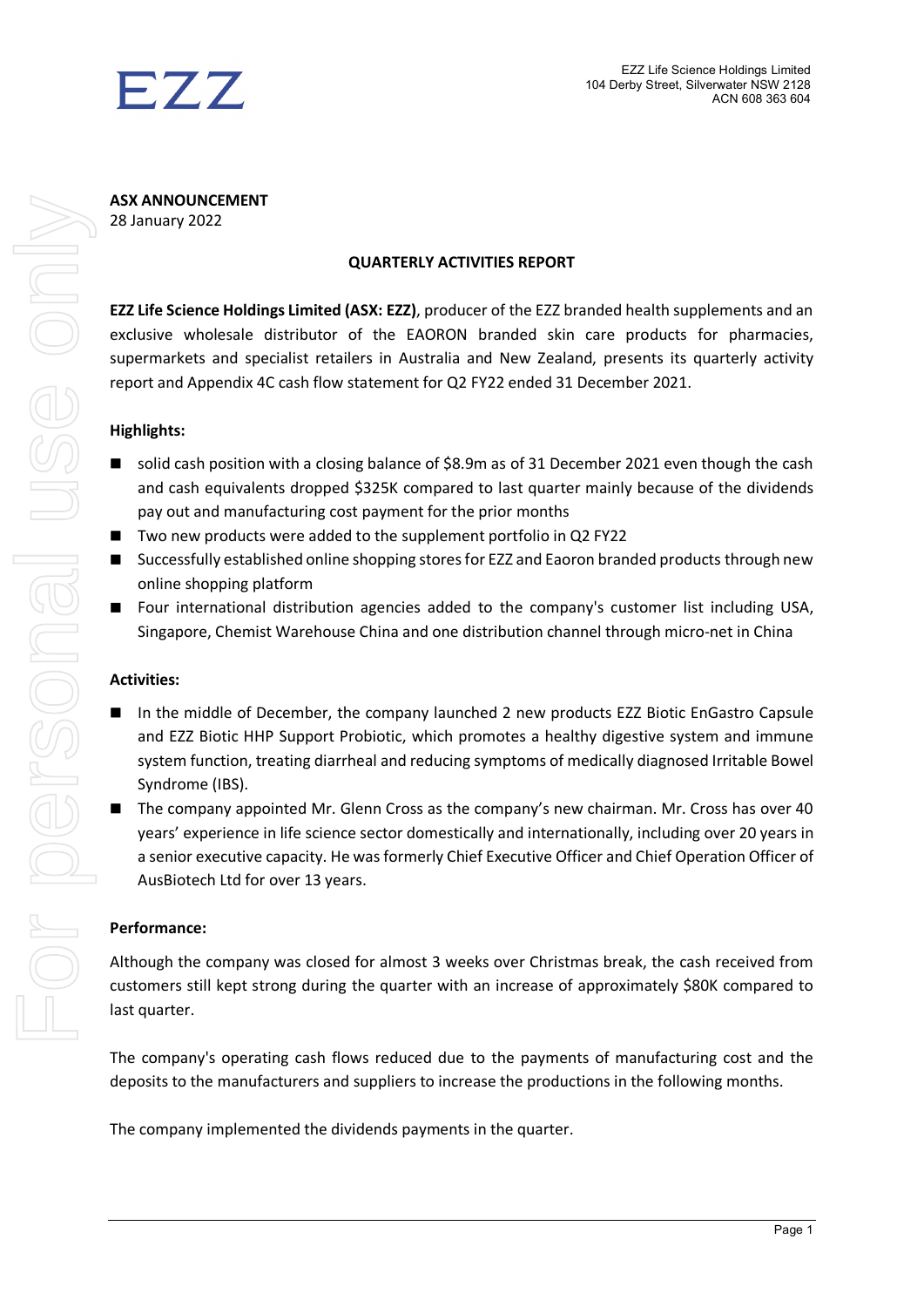During the quarter, the company established four new distribution channels internationally in USA, Singapore, and China. The Chemist Warehouse China Flagship store had placed their first order from the company in late November. The company also started to run the new online stores for both EZZ and Eaoron branded products. The development of these distribution channels has contributed approximately 10% of total revenue.

Related party payments in the quarter related to the purchase of inventory from Australian United Pharmaceuticals Pty Ltd and directors' fees.

Cash inflows and outflows are reported on a gross basis, i.e., inclusive of GST.

| <b>Use of Funds as per</b><br>prospectus | <b>Estimated</b><br>expenditure (\$ 000') | <b>Actual</b><br>expenditure (\$ 000') | <b>Comment</b> |
|------------------------------------------|-------------------------------------------|----------------------------------------|----------------|
| Software development                     | 100                                       | 16                                     | Commenced      |
| <b>Additional market</b><br>expansion    | 1,375                                     | 123                                    | Commenced      |
| Manufacturing facility                   | 2,460                                     | 0                                      | Commenced      |
| Research &<br>development                | 450                                       | 17                                     | Commenced      |
| <b>Experimental concept</b><br>store     | 800                                       | Nil                                    | To commence    |
| Cost of Offer                            | 768                                       | 747                                    | Completed      |
| <b>Additional working</b><br>capital     | 47                                        | Nil                                    | To commence    |
| <b>Total</b>                             | 6,000                                     | 903                                    |                |

Under Listing Rule 4.7C, the Use of Funds update from the IPO is as follows:

*This notice has been authorised by the Board of EZZ Life Science Holdings Limited.*

**For further information, please contact:**

**Investor Relations** www.ezzlife.com.au/investors ir@ezzlife.com.au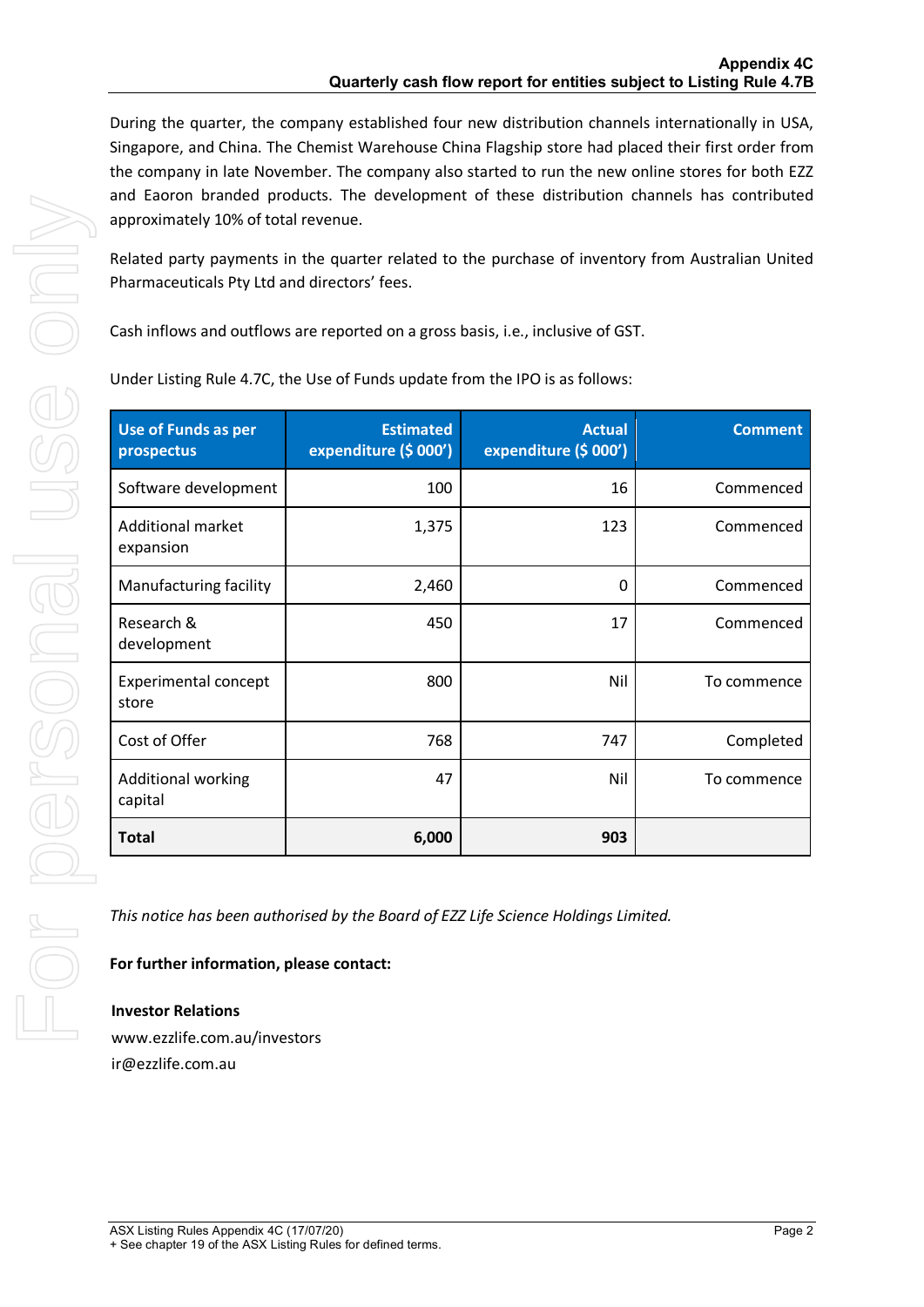# **Appendix 4C**

## **Quarterly cash flow report for entities subject to Listing Rule 4.7B**

|                                                 | Name of entity                                      |                                   |                                       |
|-------------------------------------------------|-----------------------------------------------------|-----------------------------------|---------------------------------------|
|                                                 | <b>EZZ Life Sciences Limited</b>                    |                                   |                                       |
| <b>ABN</b><br>Quarter ended ("current quarter") |                                                     |                                   |                                       |
|                                                 | 88 608 363 604                                      | 31 December 2021                  |                                       |
|                                                 |                                                     |                                   |                                       |
|                                                 | <b>Consolidated statement of cash flows</b>         | <b>Current quarter</b><br>\$A'000 | Year to date (6<br>months)<br>\$A'000 |
| 1.                                              | Cash flows from operating activities                |                                   |                                       |
| 1.1                                             | Receipts from customers                             | 3,691                             | 7,303                                 |
| 1.2                                             | Payments for                                        |                                   |                                       |
|                                                 | (a) research and development                        | (2)                               | (5)                                   |
|                                                 | product manufacturing and operating<br>(b)<br>costs | (2, 326)                          | (4,018)                               |
|                                                 | (c) advertising and marketing                       | (522)                             | (1, 290)                              |
|                                                 | (d) leased assets                                   |                                   |                                       |
|                                                 | (e) staff costs                                     | (307)                             | (563)                                 |
|                                                 | (f)<br>administration and corporate costs           | (690)                             | (1,081)                               |
| 1.3                                             | Dividends received (see note 3)                     |                                   |                                       |
| 1.4                                             | Interest received                                   |                                   |                                       |
| 1.5                                             | Interest and other costs of finance paid            |                                   | (2)                                   |
| 1.6                                             | Income taxes paid                                   | (16)                              | (130)                                 |
| 1.7                                             | Government grants and tax incentives                | 40                                | 106                                   |
| 1.8                                             | Other (provide details if material)                 |                                   |                                       |
| 1.9                                             | Net cash from / (used in) operating<br>activities   | (132)                             | 320                                   |
| n                                               | Coob floura from invooting activities               |                                   |                                       |

|     | Cash flows from investing activities |   |
|-----|--------------------------------------|---|
| 2.1 | Payments to acquire or for:          |   |
|     | entities<br>'a                       |   |
|     | businesses<br>(b)                    | - |
|     | property, plant and equipment<br>(C) | - |
|     | investments                          | - |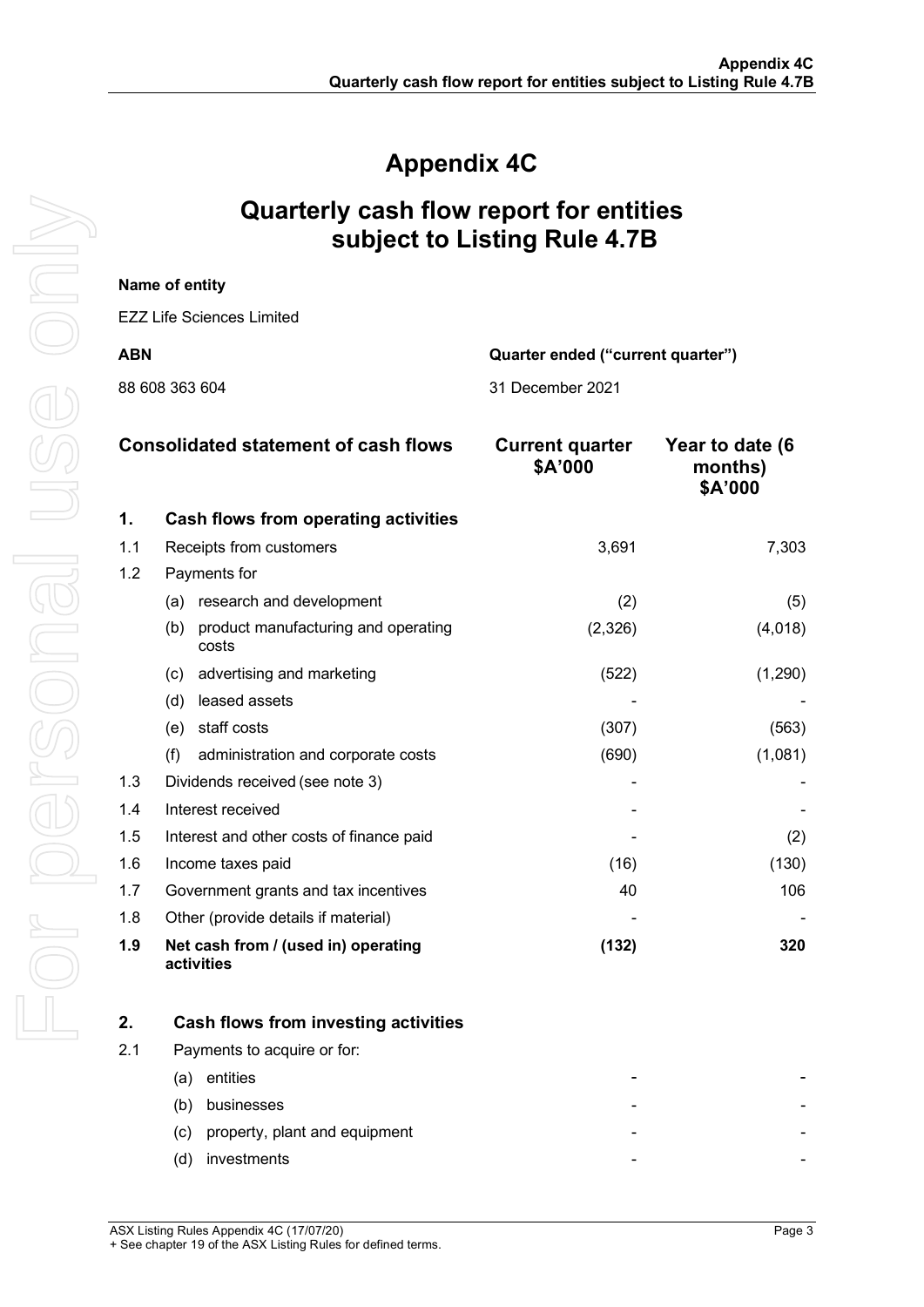|     | <b>Consolidated statement of cash flows</b>       | <b>Current quarter</b><br>\$A'000 | Year to date (6<br>months)<br>\$A'000 |
|-----|---------------------------------------------------|-----------------------------------|---------------------------------------|
|     | intellectual property<br>(e)                      |                                   | (8)                                   |
|     | (f)<br>other non-current assets                   |                                   |                                       |
| 2.2 | Proceeds from disposal of:                        |                                   |                                       |
|     | entities<br>(g)                                   |                                   |                                       |
|     | (h)<br>businesses                                 |                                   |                                       |
|     | (i)<br>property, plant and equipment              |                                   |                                       |
|     | investments<br>(i)                                |                                   |                                       |
|     | intellectual property<br>(k)                      |                                   |                                       |
|     | other non-current assets<br>(1)                   |                                   |                                       |
| 2.3 | Cash flows from loans to other entities           |                                   |                                       |
| 2.4 | Dividends received (see note 3)                   |                                   |                                       |
| 2.5 | Other (provide details if material)               |                                   |                                       |
| 2.6 | Net cash from / (used in) investing<br>activities |                                   | (8)                                   |

| 3.   | Cash flows from financing activities                                                          |       |       |
|------|-----------------------------------------------------------------------------------------------|-------|-------|
| 3.1  | Proceeds from issues of equity securities<br>(excluding convertible debt securities)          |       |       |
| 3.2  | Proceeds from issue of convertible debt<br>securities                                         |       |       |
| 3.3  | Proceeds from exercise of options                                                             |       |       |
| 3.4  | Transaction costs related to issues of<br>equity securities or convertible debt<br>securities |       |       |
| 3.5  | Proceeds from borrowings                                                                      |       |       |
| 3.6  | Repayment of borrowings                                                                       | (26)  | (52)  |
| 3.7  | Transaction costs related to loans and<br>borrowings                                          |       |       |
| 3.8  | Dividends paid                                                                                | (167) | (167) |
| 3.9  | Other (provide details if material)                                                           |       |       |
| 3.10 | Net cash from / (used in) financing<br>activities                                             | (194) | (220) |

| 4.  | Net increase / (decrease) in cash and<br>cash equivalents for the period |       |       |
|-----|--------------------------------------------------------------------------|-------|-------|
| 4.1 | Cash and cash equivalents at beginning of<br>period                      | 9.272 | 8.854 |
| 4.2 | Net cash from / (used in) operating<br>activities (item 1.9 above)       | (132` |       |

ASX Listing Rules Appendix 4C (17/07/20) Page 4 + See chapter 19 of the ASX Listing Rules for defined terms.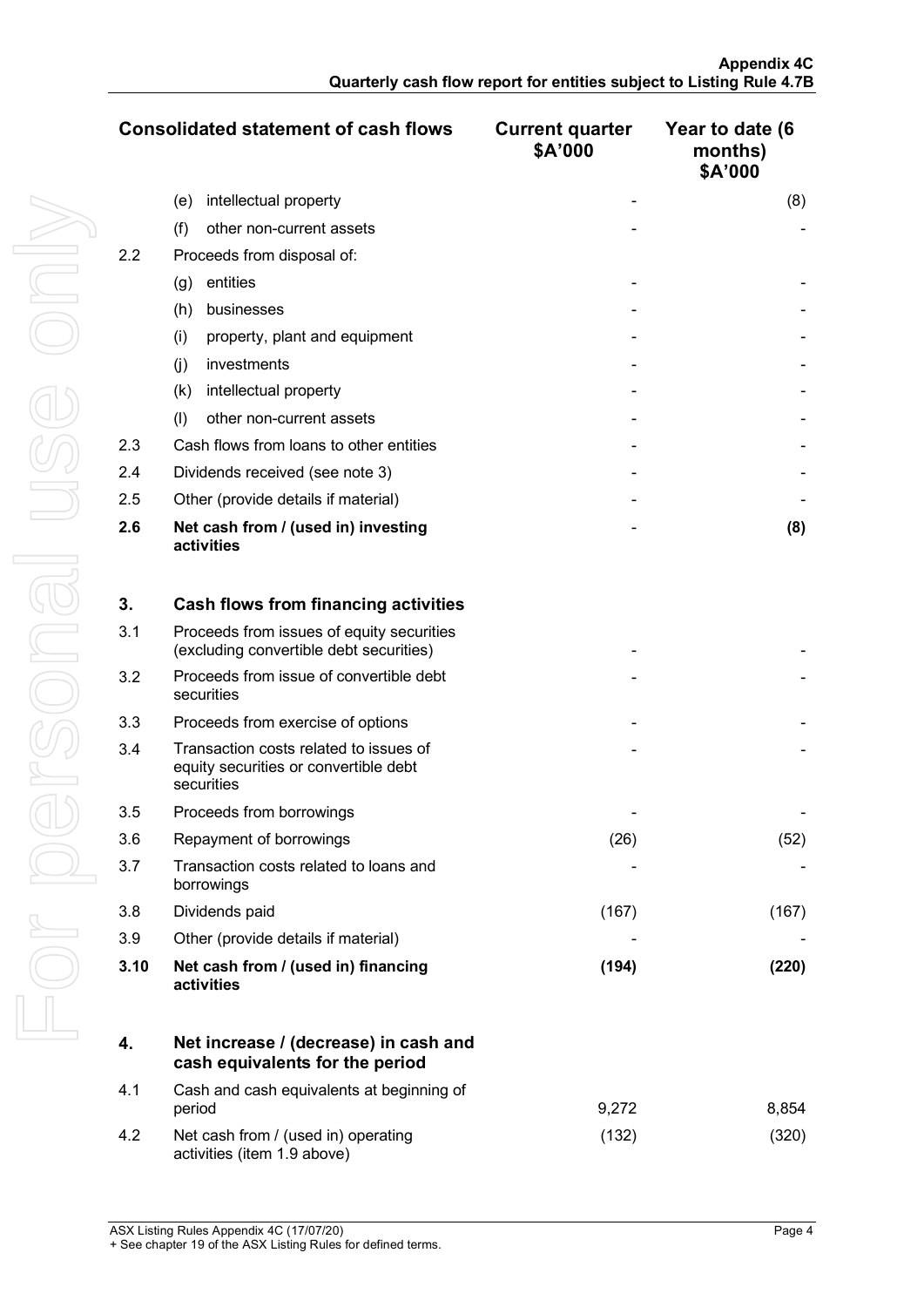| <b>Consolidated statement of cash flows</b> |                                                                     | <b>Current quarter</b><br>\$A'000 | Year to date (6<br>months)<br>\$A'000 |
|---------------------------------------------|---------------------------------------------------------------------|-----------------------------------|---------------------------------------|
| 4.3                                         | Net cash from / (used in) investing activities<br>(item 2.6 above)  |                                   |                                       |
| 4.4                                         | Net cash from / (used in) financing activities<br>(item 3.10 above) | (194)                             |                                       |
| 4.5                                         | Effect of movement in exchange rates on<br>cash held                |                                   |                                       |
| 4.6                                         | Cash and cash equivalents at end of<br>period                       | 8,946                             | 8.946                                 |

| 5.  | <b>Reconciliation of cash and cash</b><br>equivalents<br>at the end of the quarter (as shown in the<br>consolidated statement of cash flows) to the<br>related items in the accounts | <b>Current quarter</b><br>\$A'000 | <b>Previous quarter</b><br>\$A'000 |
|-----|--------------------------------------------------------------------------------------------------------------------------------------------------------------------------------------|-----------------------------------|------------------------------------|
| 5.1 | <b>Bank balances</b>                                                                                                                                                                 | 8.946                             | 9.272                              |
| 5.2 | Call deposits                                                                                                                                                                        |                                   |                                    |
| 5.3 | <b>Bank overdrafts</b>                                                                                                                                                               |                                   |                                    |
| 5.4 | Other (provide details)                                                                                                                                                              |                                   |                                    |
| 5.5 | Cash and cash equivalents at end of<br>quarter (should equal item 4.6 above)                                                                                                         | 8,946                             | 9.272                              |

| 6.  | Payments to related parties of the entity and their<br>associates                                                                                           | <b>Current quarter</b><br><b>\$A'000</b> |
|-----|-------------------------------------------------------------------------------------------------------------------------------------------------------------|------------------------------------------|
| 6.1 | Aggregate amount of payments to related parties and their<br>associates included in item 1                                                                  | 1.567                                    |
| 6.2 | Aggregate amount of payments to related parties and their<br>associates included in item 2                                                                  |                                          |
|     | Note: if any amounts are shown in items 6.1 or 6.2, your quarterly activity report must include a description of, and an<br>explanation for, such payments. |                                          |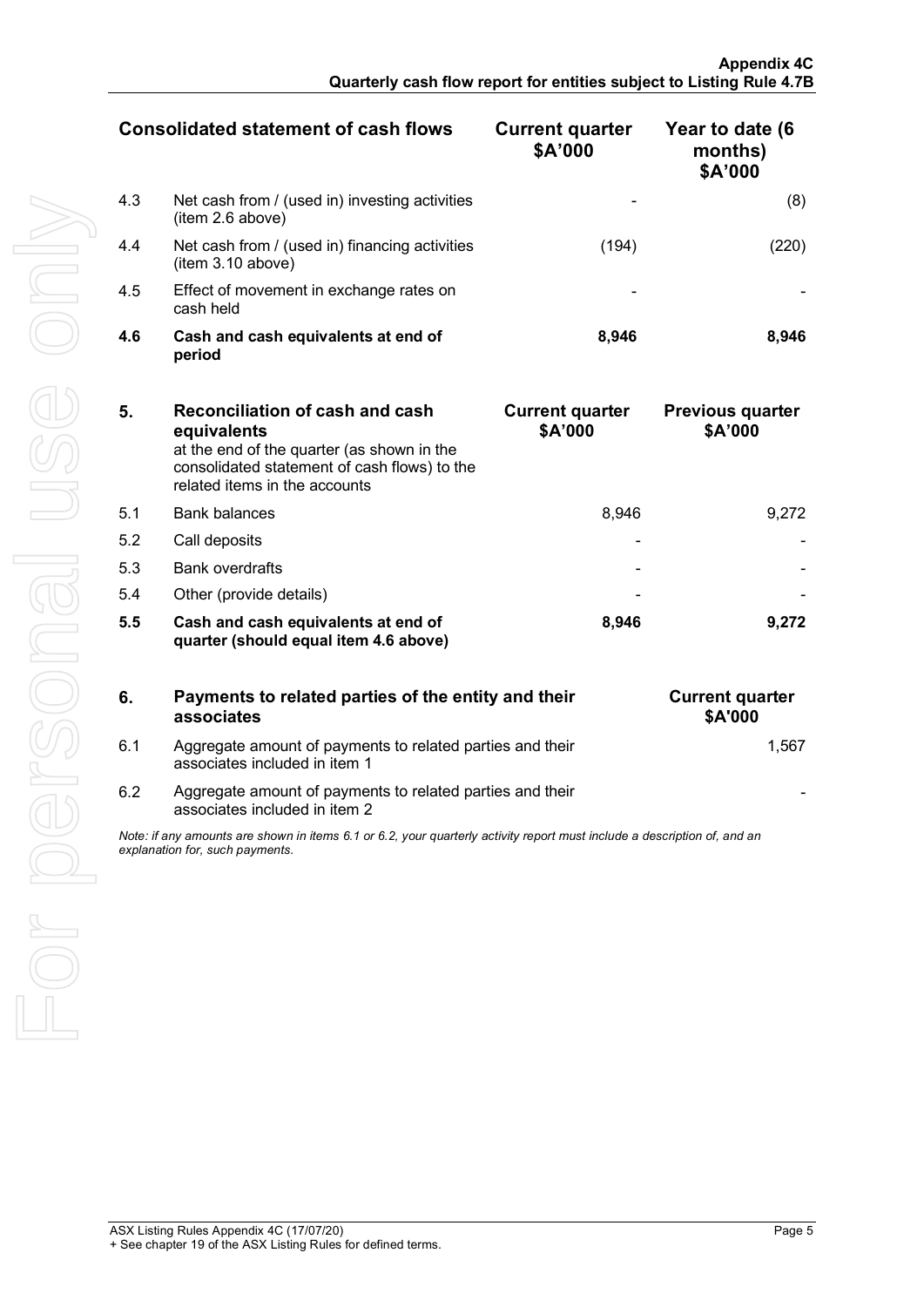Ţ

| 7.                                                                                                                                                                                                                                                                                                                                                          | <b>Financing facilities</b><br>Note: the term "facility' includes all forms of financing<br>arrangements available to the entity.<br>Add notes as necessary for an understanding of the<br>sources of finance available to the entity. | <b>Total facility</b><br>amount at quarter<br>end<br>\$A'000 | Amount drawn at<br>quarter end<br>\$A'000 |
|-------------------------------------------------------------------------------------------------------------------------------------------------------------------------------------------------------------------------------------------------------------------------------------------------------------------------------------------------------------|----------------------------------------------------------------------------------------------------------------------------------------------------------------------------------------------------------------------------------------|--------------------------------------------------------------|-------------------------------------------|
| 7.1                                                                                                                                                                                                                                                                                                                                                         | Loan facilities                                                                                                                                                                                                                        |                                                              |                                           |
| 7.2                                                                                                                                                                                                                                                                                                                                                         | Credit standby arrangements                                                                                                                                                                                                            |                                                              |                                           |
| 7.3                                                                                                                                                                                                                                                                                                                                                         | Other (please specify)                                                                                                                                                                                                                 | -                                                            |                                           |
| 7.4                                                                                                                                                                                                                                                                                                                                                         | <b>Total financing facilities</b>                                                                                                                                                                                                      |                                                              |                                           |
| 7.5                                                                                                                                                                                                                                                                                                                                                         | Unused financing facilities available at quarter end                                                                                                                                                                                   |                                                              |                                           |
| Include in the box below a description of each facility above, including the lender, interest<br>7.6<br>rate, maturity date and whether it is secured or unsecured. If any additional financing<br>facilities have been entered into or are proposed to be entered into after quarter end,<br>include a note providing details of those facilities as well. |                                                                                                                                                                                                                                        |                                                              |                                           |
|                                                                                                                                                                                                                                                                                                                                                             |                                                                                                                                                                                                                                        |                                                              |                                           |

| 8.  |                | Estimated cash available for future operating activities                                                                                                                                                               | \$A'000 |  |
|-----|----------------|------------------------------------------------------------------------------------------------------------------------------------------------------------------------------------------------------------------------|---------|--|
| 8.1 |                | Net cash from / (used in) operating activities (item 1.9)                                                                                                                                                              | (132)   |  |
| 8.2 |                | Cash and cash equivalents at quarter end (item 4.6)                                                                                                                                                                    | 8,946   |  |
| 8.3 |                | Unused finance facilities available at quarter end (item 7.5)                                                                                                                                                          |         |  |
| 8.4 |                | Total available funding (item $8.2 +$ item $8.3$ )                                                                                                                                                                     | 8,946   |  |
| 8.5 | item 8.1)      | Estimated quarters of funding available (item 8.4 divided by                                                                                                                                                           | 68      |  |
|     |                | Note: if the entity has reported positive net operating cash flows in item 1.9, answer item 8.5 as "N/A". Otherwise, a<br>figure for the estimated quarters of funding available must be included in item 8.5.         |         |  |
| 8.6 |                | If item 8.5 is less than 2 quarters, please provide answers to the following questions:                                                                                                                                |         |  |
|     | 8.6.1          | Does the entity expect that it will continue to have the current level of net operating<br>cash flows for the time being and, if not, why not?                                                                         |         |  |
|     | Answer:        |                                                                                                                                                                                                                        |         |  |
|     | N/A            |                                                                                                                                                                                                                        |         |  |
|     | 8.6.2          | Has the entity taken any steps, or does it propose to take any steps, to raise further<br>cash to fund its operations and, if so, what are those steps and how likely does it<br>believe that they will be successful? |         |  |
|     | Answer:        |                                                                                                                                                                                                                        |         |  |
|     | N/A            |                                                                                                                                                                                                                        |         |  |
|     | 8.6.3          | Does the entity expect to be able to continue its operations and to meet its business<br>objectives and, if so, on what basis?                                                                                         |         |  |
|     | Answer:<br>N/A |                                                                                                                                                                                                                        |         |  |
|     |                | Note: where item 8.5 is less than 2 quarters, all of questions 8.6.1, 8.6.2 and 8.6.3 above must be answered.                                                                                                          |         |  |
|     |                |                                                                                                                                                                                                                        |         |  |